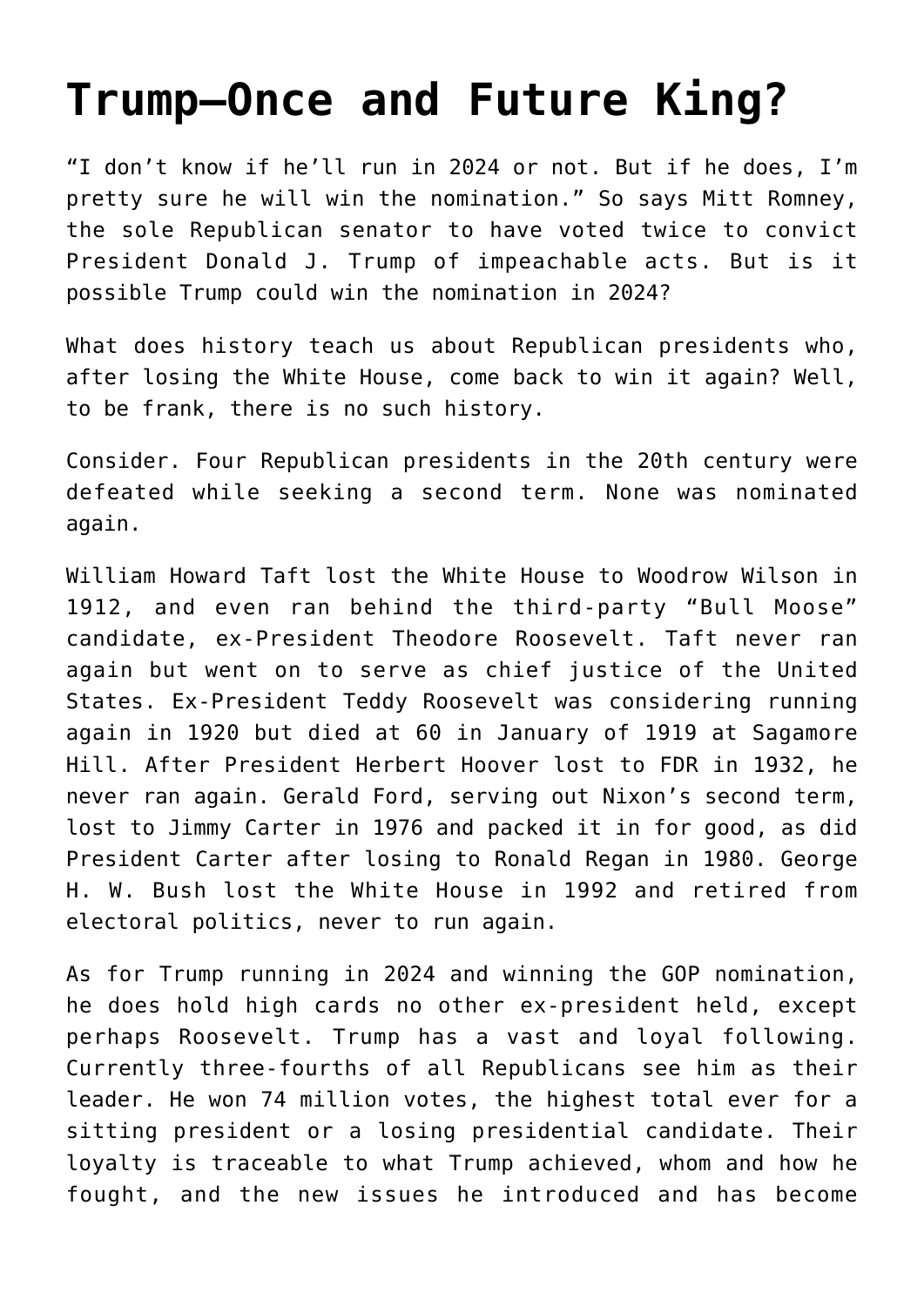indelibly associated. Foremost among these is his struggle to secure the Southern border against endless illegal migrant crossings.

Unrestricted immigration from the South, the Third Worldization of America, is the true existential threat "climate change" purports to be.

Trump also succeeded in enacting the traditional GOP platform of low taxes and deregulation, producing record-low unemployment—before the pandemic hit in March 2020. His record of elevating strict constructionists, constitutionalists, and conservatives to the federal courts, and three Supreme Court seats, is unrivaled in the history of the modern Republican Party. Trump also forged a bond with Middle America by taking on a media whose treatment of him was remorselessly hateful and hostile. "We love him for the enemies he has made," it was said of Grover Cleveland.

He brought a new and unique agenda to the GOP. He replaced a free trade globalist ideology with nationalism. He set out to rebuild America's depleted manufacturing base and restore her economic independence. Under Trump, the slogan "America First" came to represent a new foreign policy where rich and prosperous allies carried more of the burden of their own and the common defense.

He wanted Americans to do their nation-building here in the USA. While Beltway Russophobes prevented Trump from achieving the rapprochement he wanted, and he failed to extricate us from the forever wars of the Middle East, he did drawdown U.S. forces in Syria, Iraq, and Afghanistan, and keep us out of an all-out war with Iran.

There is thus a specific Trumpian agenda, with which he is alone associated, that is becoming the issues agenda of the conservative movement and the party base, if not the party elites.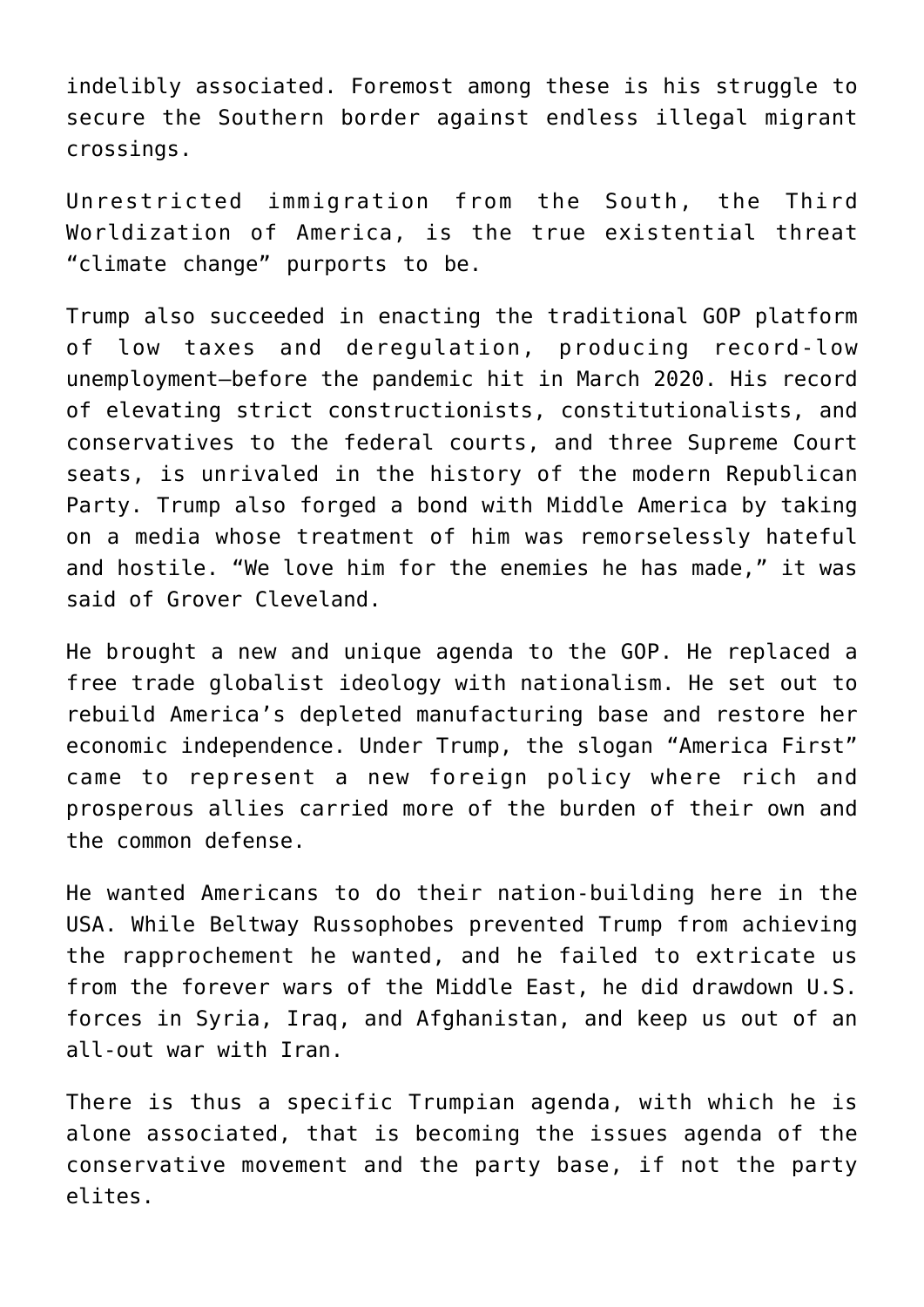Yet, the drawbacks to a Trump nomination remain major.

He did, after all, lose in 2020. And he has been damaged by the months-long battle since to prove that Biden was the beneficiary of a stolen election. The Jan. 6 assault on the Capitol by MAGA militants was blamed on Trump and became the article of his second impeachment where every Democratic senator and six Republicans voted to convict him. And even some of those who voted to acquit, like Minority Leader Mitch McConnell, declared him guilty of inciting the mob. Moreover, Trump faces a blizzard of legal challenges and charges that will damage his reputation, his businesses, and him, personally.

In 2024, Trump will turn 78, the age Joe Biden is today. And between now and 2024, there is sure to be considerable attrition in support among the 74 million who voted for Trump.

But if Romney is right and Trump has the kind of strength that could make him the nominee in 2024, that strength will surely be sufficient to veto or sink any potential nominee who does not have the former president's blessing. And, from seeing both candidates of 2020 up close in recent weeks and months, does not Trump appear more likely to be the Republican leader of his party than does slow-moving "Sleepy Joe" look like the Democratic nominee 44 months from now?

COPYRIGHT 2021 CREATORS.COM

*Dear Readers,*

—

*Big Tech is suppressing our reach, refusing to let us advertise and squelching our ability to serve up a steady diet of truth and ideas. Help us fight back by [becoming a](https://www.chroniclesmagazine.org/subscribe/) [member](https://www.chroniclesmagazine.org/subscribe/) for just \$5 a month and then join the discussion on*